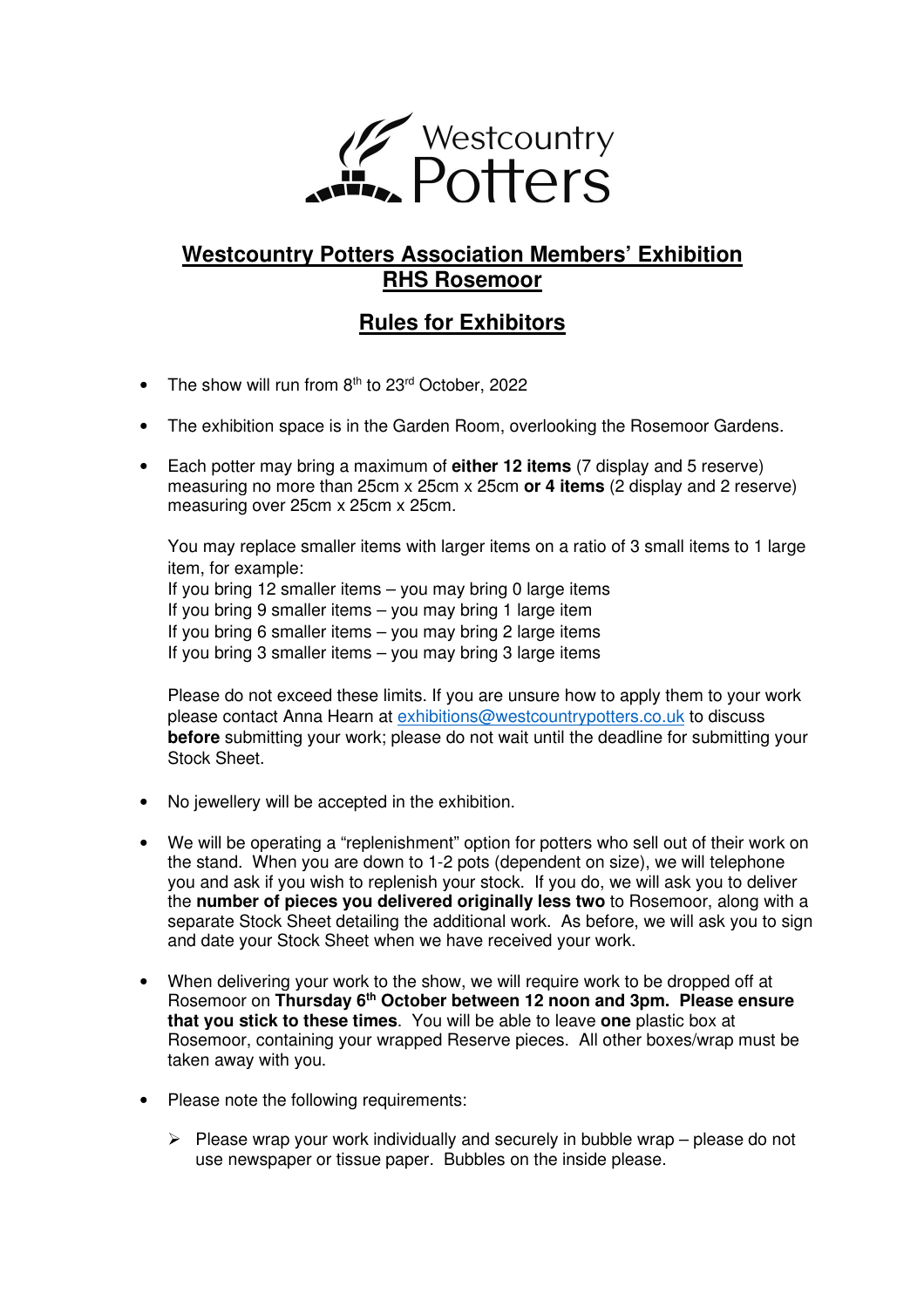- $\triangleright$  Please pack your pots in **clear plastic storage boxes with lids** each to have a label on the outside with your name and mobile phone number
- $\triangleright$  Please attach a sticky label with your name, your stock number, and an R if the item is a Reserve item on the outside of each wrapped piece of work
- $\triangleright$  Please attach a sticky label with the stock number and price on the bottom of the actual work – see 'labelling your work' below
- $\triangleright$  If your work has to be constructed, please include a photograph of the assembled form and any special assembly instructions
- $\triangleright$  We would recommend not submitting any work which has a small base compared to the rest of the pot, or which may unbalance easily. Should any items fit this criteria however, we ask that you supply museum putty to secure them as far as possible.
- $\triangleright$  Please note all work submitted must be for sale at the show we cannot accept any work which is "NFS"
- $\triangleright$  If you have them, please do bring along business cards which will be stored under the sales desk and included with any sale you make
- Please collect your unsold work after the show has closed on **Monday 24th October between the hours of 12 noon and 3pm.** You will be responsible for checking and packing your work; there will be WPA representatives present to assist you and answer any questions. If you cannot attend, please arrange for someone to collect on your behalf as we cannot be responsible for uncollected work; please advise Anna Hearn exhibitions@westcountrypotters.co.uk if you are nominating a collector.

### **Labelling your work**

All of your pots must have one label on the base. Please ensure that you use **white 16mm x 22mm labels** which can be bought easily at Rymans or similar. Please do not use sellotape and paper or similar to label your work.

Please write clearly on each label the pot price in round pounds, and your stock code which is your allocated initials and the pot number, for example John Smith's first pot would be labelled 'JS1 £75'. Pots should be numbered from 1, so the labels should look as follows: "JS1 £55"; "JS2 £95" etc. Please write clearly in black.

#### **Stock sheet**

All your work needs to be listed on a WPA Stock Sheet; an electronic copy will be supplied separately. This must be completed electronically by typing directly onto the document, then resaving it as a word document. Please then submit this via email to Anna Hearn on exhibitions@westcountrypotters.co.uk **no later than Friday 16th September 2022**. This is so we can create a centralised price list for visitors to the stand, load the prices onto our WPA Zettle card payment machine and create a Stock Sheet File. We will ask you to sign and date your Stock Sheet when we have received your work; and sign and date again when you collect your work.

For each item please complete:

**Description** – The title of the work, followed by the medium; e.g. Tall Vessel, Earthenware **Item Number–** your allocated initials and sequential number (starting at 1) **Sale Price** – The price the item will sell at in round pounds **Reserve** – Please write "R" to show which items are Reserve items

Please note – after 16<sup>th</sup> September no amendments can be made to your Stock Sheet.